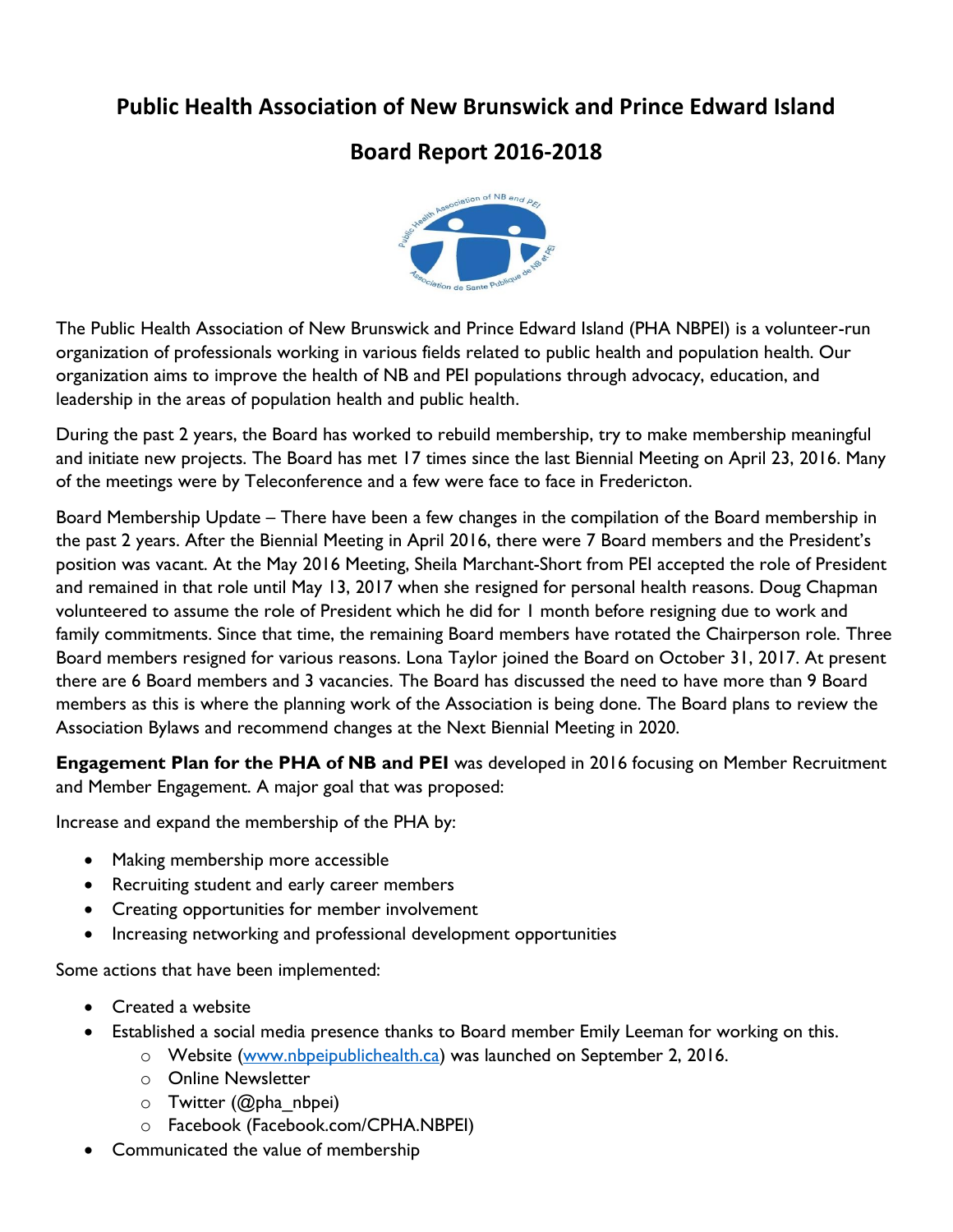- Implemented Online and Renewal Direct Membership with PHA NBPEI in addition to conjoint CPHA membership. The Direct PHA NBPEI membership fee was determined to be \$25.
- Sent renewal email reminders to members
- Increased on-campus awareness of PHA NBPEI and recruitment to Association
- Created Working Groups for Communications, Outreach, Event Planning and Advocacy. Board members volunteered as chairpersons of the Groups and Association members select a Working Group to join when they became a member of the PHA.

**The Association Logo** was updated with the official name and it was placed on the PHA social media platforms and website.

**Policies and Procedures** of the Association were reviewed. It was recommended that we revise the Reimbursement for Travel Policy to reimburse Board Members for the actual cost of the gas and bridge tolls when applicable. It was also recommended that the Wording for Secretary/Treasurer be changed as they are now 2 distinct roles.

**Memorial for Ann Harling** was prepared by Cristin Muecke and Marjorie Allison-Ross**.** Ann was a Life Member of NBPEI and a CPHA Defries Award Recipient in 1995 when the CPHA Conference was held in Charlottetown. She was a long standing Board member and Secretary/Treasurer for many years. She died in January 2016.

**PHANS Teleconference –** Board members June Kerry and Tracey Rickards participated in a Teleconference in April 2017 to discuss the possibility of a merger. It was decided that each organization will remain as a separate entity. PHANS was interested in collaboration and not amalgamation. PHANS has both conjoint and direct membership.

## **CPHA Conferences –**

- The 2017 Conference was held in Halifax and the Board supported 3 members to attend, Allison Holland, Emily Leeman and June Kerry.
- In 2018, the Conference was held in Montreal last week, May 28-31, and 1 Board member was supported to attend. Allison Holland also represents our PHA at a meeting of the Canadian Network of PHAs on an ongoing basis.

**Community Health Needs Assessments in Horizon Health Network** - Allison Holland shared with the Board that several communities in Horizon Health Network have been involved in community health needs assessments over the past few years. Horizon Communications created a document to report on the Community Assessments called: "**Broadening Our Focus: Identifying regional priorities from the needs of our communities" (April 2017).** Allison provided a copy of this new document to each Board member. She has worked on this project for the past 3 years and is very excited that the organization is making it a priority for Horizon Health Network. She has made presentations to Horizon Senior Management and the Board of Directors.

## **Working Group Updates:**

## **Advocacy Working Group:**

 NB-PEI Position on Cannabis: Emily Leeman prepared a power point presentation for the Board. Board discussed the CPHA recommendations and expressed concern about the age being 19. The Board agreed that we can generally endorse the CPHA recommendations but would prefer the age to be 21.